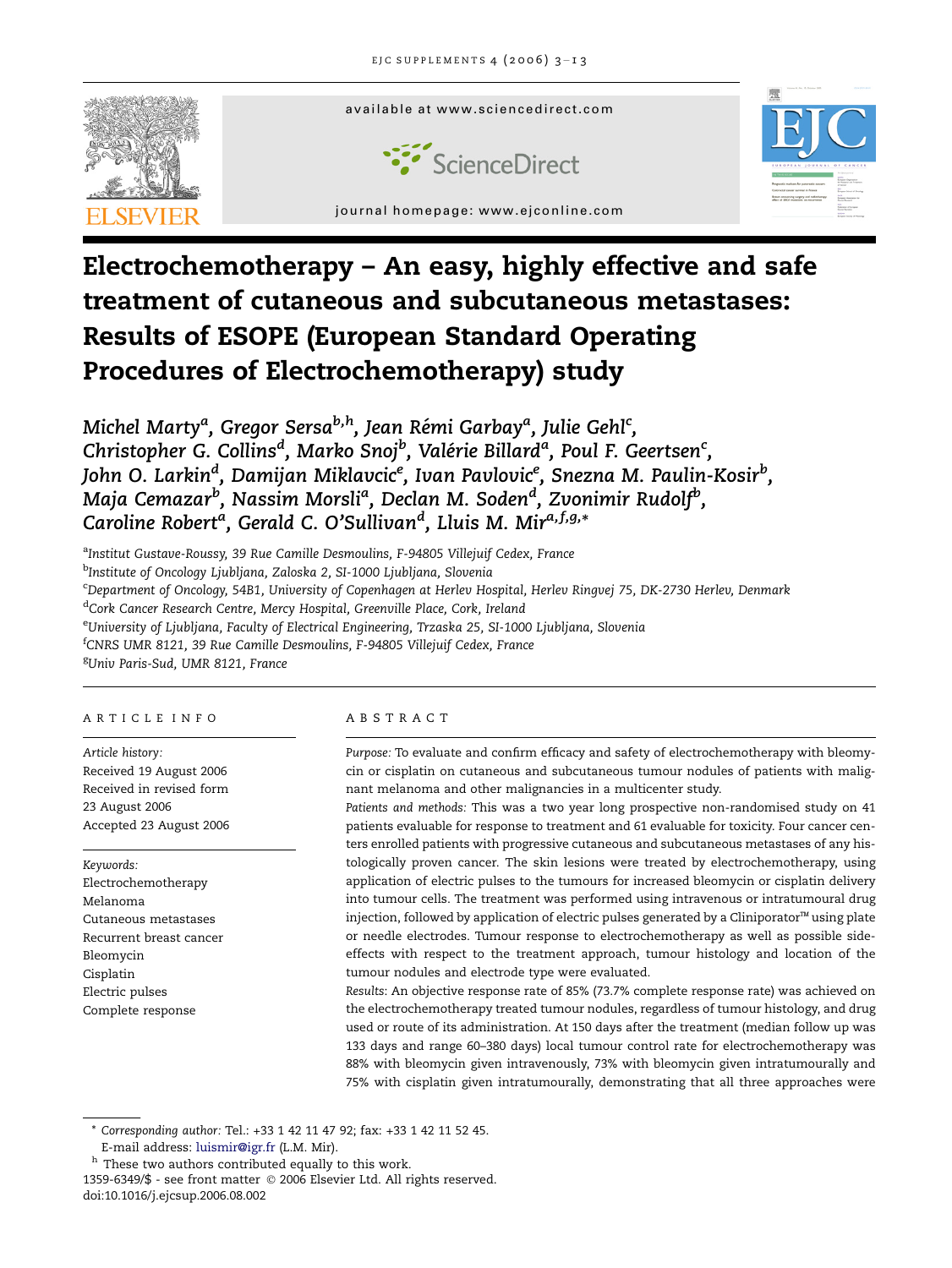similarly effective in local tumour treatment. Furthermore, electrochemotherapy was equally effective regardless of the tumour type and size of the nodules treated. Side-effects of electrochemotherapy were minor and acceptable, as reported by the patients.

Conclusion: We demonstrated that electrochemotherapy is an easy, highly effective, safe and cost-effective approach for the treatment of cutaneous and subcutaneous tumour nodules of different malignancies. Electrochemotherapy can provide immediate clinical benefit in patients with advanced cutaneous and subcutaneous metastases.

© 2006 Elsevier Ltd. All rights reserved.

# 1. Introduction

Electrochemotherapy is an efficient local tumour ablation modality that has already proven its effectiveness clinically in the treatment of various types of tumours. It uses electroporation, a physical drug delivery system, to deliver non-permeant or poorly permeant chemotherapeutic agents into the  $\text{cells.}^1$  Among several clinically approved drugs that have been tested in preclinical studies, bleomycin and cisplatin have been demonstrated to be the most suitable drugs for clinical use of electrochemotherapy. $2-5$  Exposure of cells to electric pulses increases cytotoxicity of bleomycin ( $\scriptstyle\sim$ 8000 fold) and cisplatin (~80 fold).<sup>[2,3](#page-10-0)</sup> In vivo application of electric pulses to the tumours significantly potentiates antitumour effectiveness of bleomycin or cisplatin, given either intravenously $3,6$  or intratumourally.<sup>[7,8](#page-10-0)</sup> The treatment results in complete responses of the tumours with drug doses that by themselves have minimal or no antitumour activity and induce no side-effects. Application of electric pulses to the tumours can be performed either by plate electrodes that are placed on the skin above the tumour or by needle electrodes that are inserted into it. Like the drugs themselves, the application of the electric pulses alone, delivered by either type of electrodes, has minimal or no effect on tumour growth. $3,6,9$ 

Several clinical phase I and II studies, aiming at evaluating safety, efficacy and dosage, demonstrated clinical applicability of electrochemotherapy using bleomycin (reviewed in [10\)](#page-10-0) or cisplatin (reviewed in [11](#page-10-0)). Cutaneous and subcutaneous tumour nodules were treated in patients with progressive disease of different malignancies: sarcomas, carcinomas, but predominantly malignant melanoma. Electrochemotherapy with bleomycin resulted in 85% objective responses, with high percentage (56%) of long lasting complete responses.<sup>[12](#page-10-0)</sup> Electrochemotherapy with cisplatin resulted in 77% long lasting complete responses of tumour nodules treated by electrochemotherapy, compared to 19% for those that were treated with cisplatin only. $13$  Besides these first clinical reports, several others followed with similar results. All together, in all published clinical studies, 1009 tumour nodules in 247 patients were treated, demonstrating that electrochemotherapy is a feasible and effective treatment for local tumour control, with few side-effects.<sup>[10,11,14,15](#page-10-0)</sup> Efficacy of electrochemotherapy was demonstrated in palliative treatment of cutaneous and subcutaneous tumour nodules, thus suggesting that it may provide meaningful clinical benefit in this important field of cancer treatment.

In the above mentioned studies different protocols for electrochemotherapy were performed with different doses

of chemotherapeutics, different pulse parameters and different electric pulse generators in conjunction with different electrode types. A European project (ESOPE, European Standard Operating Procedures of Electrochemotherapy) was therefore launched with the aim to prepare standard operating procedures (SOP) for electrochemotherapy, based on the experience of the leading European cancer centers on electrochemotherapy. The ESOPE project also anticipated the use of a new, CE approved, medical grade, electric pulses generator Cliniporator<sup>™</sup>. The Cliniporator<sup>™</sup> allows monitoring and storage of current and voltage parameters as well as pulse parameter setting, for immediate control and later retrieval and analysis. Furthermore, also a high pulse frequency can be delivered, enabling use of more complex electrodes.

The four participating cancer centers prepared protocols for treatment and for pain control based on their previous experience on electrochemotherapy along with the list of electrochemotherapy indications. Here we report the results of this trial. Cutaneous and subcutaneous tumour nodules in patients with progressive disease were treated by electrochemotherapy using bleomycin (given either intravenously or intratumourally) or cisplatin (given intratumourally). The goals of this trial were to: determine the objective response rate and complete response rate of the treated tumour nodules after single treatment; investigate the efficacy of each of the two drugs used in electrochemotherapy and the influence of the route of bleomycin administration; determine the treatment response according to the tumour type, size, its location, type of electrodes and electrical parameters, and cancer centre where the treatment was performed, evaluate the toxicity and document the safety of the treatment.

#### 2. Patients and methods

#### 2.1. Patients

Between 31 March 2003 and 20 April 2005 62 patients were eligible according to the inclusion criteria and were included in the study; five patients died within 60 days, two did not return for treatment evaluation, and one withdrew informed consent. In addition 13 patients were excluded from the evaluation of response due to less than 60 days follow up. While 62 patients were evaluable for toxicity and 42 patients were evaluable for response, respectively, 61 and 41 patients are reported in relation to late withdrawal of informed consent by one patient.

The patients were recruited from the four cancer centers participating in this study: Institut Gustave-Roussy (IGR),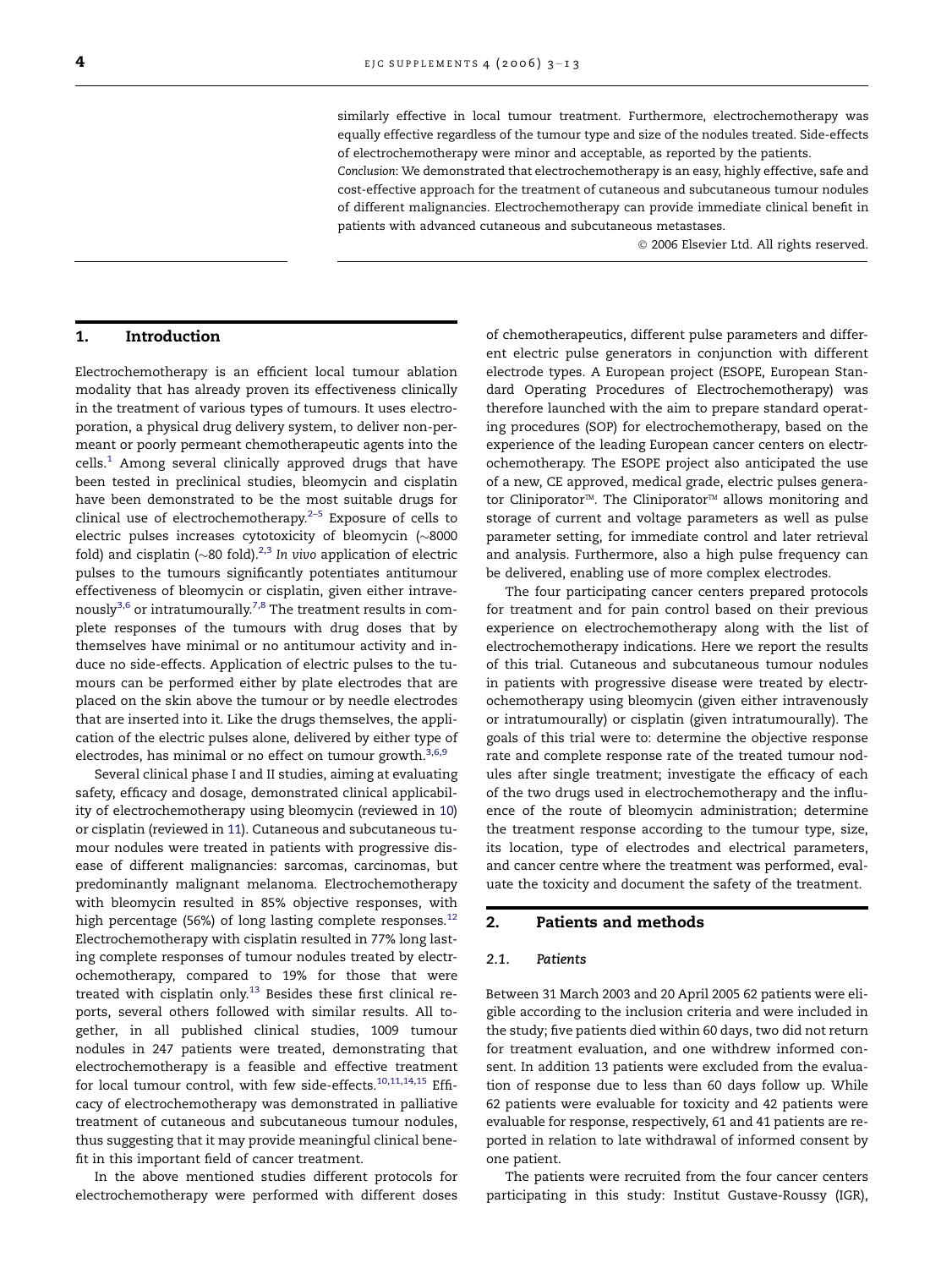<span id="page-2-0"></span>Villejuif, France, Institute of Oncology Ljubljana (OI), Ljubljana, Slovenia, University of Copenhagen at Herlev Hospital (HH), Herlev, Denmark and Cork Cancer Research Center Bio-Sciences Institute and Mercy University Hospital, National University of Ireland (CCRC), Cork, Ireland.

Patients were to have a life expectancy  $\geq 3$  months, measurable cutaneous or subcutaneous tumour nodules suitable for application of electric pulses but not bigger than 3 cm in diameter, a treatment free interval of at least 2 weeks from previously applied therapy, Karnofsky performance status greater than 70% or WHO  $\leq$  2, and adequate haematological and renal function. Patients must have been offered standard treatment according to the policies of the country of residence. Electrochemotherapy was considered either in the case of progression of the disease despite use of standard treatments or when patients did not wish to receive standard treatment. The following exclusion criteria were applied: symptomatic and/or rapidly progressive visceral disease, allergic reactions to bleomycin or cisplatin observed in a previous treatment or if cumulative bleomycin dose of 250000 IU/ $m^2$  was exceeded, peripheral neuropathy  $\ge$  grade 2, abnormal haemostasis, chronic renal dysfunction, clinically manifested arrhythmia or with pacemaker, epilepsy and pregnancy or lactation. Institutional or national review board approval had been given for this study to each of the participating cancer centers. All patients gave their written, informed consent to participate in the study.

## 2.2. Study design

This study was a prospective non-randomised study, conducted in accordance with protocol for electrochemotherapy agreed among participating centers, based on their previous experience. Briefly, the patients were treated by electrochemotherapy using either bleomycin or cisplatin in low doses followed by application of electric pulses to the tumours by the CE labelled electric pulse generator Cliniporator<sup>™</sup> (IGEA S.r.l., Carpi, Italy), in order to potentiate cytotoxicity of the chemotherapeutics (Fig. 1). In the case that the patient had more than seven nodules, all nodules were treated for compassionate reason (or at least all those treatable during the session time). However a maximum of seven nodules were identified at the first visit and only these were considered for the study and analysis purposes.

Bleomycin (either Blenamax, Pharmachemie B.V., The Netherlands, Bleomycin, Asta Medica, Sweden, Bléomycine, Roger Bellon, France, or Bleomycin Sulphate, Mayne Pharma Plc, Wawickshire, UK) was given either intravenously (15000 IU/m<sup>2</sup>, in a bolus lasting 30–45 s) or intratumourally, at a dose dependent on the size of the tumour nodules. On the bases of previous personal clinical experience Authors selected for intratumoural administration of bleomycin the dose of 1000 IU/  $\text{cm}^3$  of tumour for tumors smaller than 0.5  $\text{cm}^3$ . For larger tumors the concern was that maintaining the same concentration per  $cm<sup>3</sup>$  of tumour would deliver locally a high bleomycin dose. Thus the bleomycin/cm3 of tumor was scaled as it

Tumor before therapy Injection of the drug Local anaesthesia Type Type II Application of electric pulse **After therapy** Type III ■Cliniporator™

Fig. 1 – Electrochemotherapy procedure for local drug administration (in the case of intravenous drug administration, electric pulses are delivered to the tumour 8–28 min later). After anaesthesia tumour nodule is injected with cisplatin or bleomycin. Electric pulses, generated by the Cliniporator™, are delivered to the tumour nodule 1-3 min later by electrodes, plate or needle type. If the tumour nodule is larger than the gap between the electrodes, electric pulses are delivered in multiple applications so that the whole tumour volume is electroporated.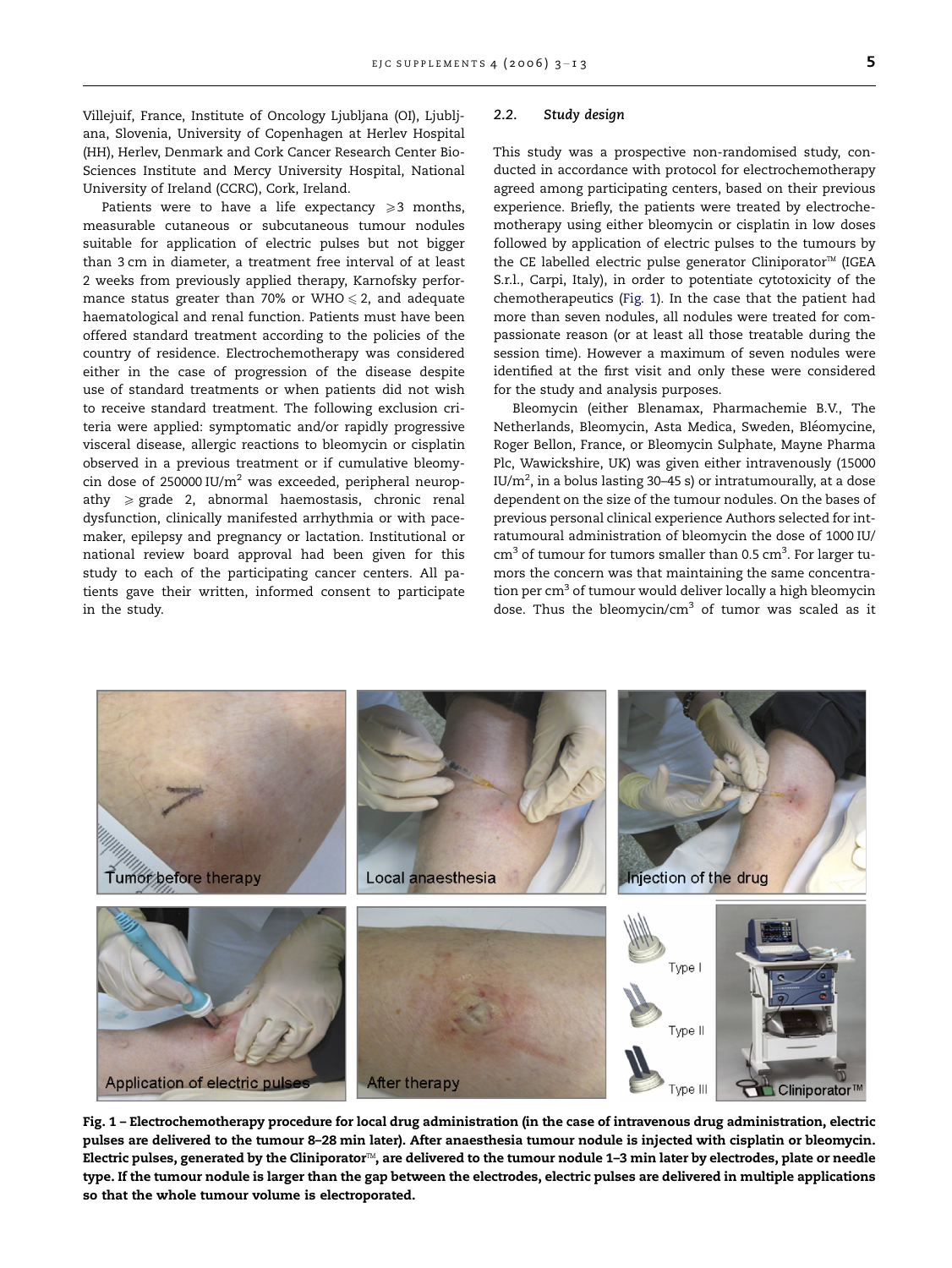follows: bleomycin solution, at a concentration of 1000 IU/ml, was injected intratumourally at the dose of 250 IU/cm<sup>3</sup> of tumour for tumour nodules bigger than  $1 \text{ cm}^3$ , at the dose of 500 IU/cm<sup>3</sup> of tumour for nodules bigger than  $0.5 \text{ cm}^3$  and smaller than 1 cm $^3$ , and at the dose of 1000 IU/cm $^3$  of tumour for nodules smaller than 0.5 cm<sup>3</sup>. Cisplatin (Cysplatyl, Aventis, France), dissolved at a concentration of 2 mg/ml was given intratumourally only, since previous reports did not prove high efficacy of electrochemotherapy using intravenous injection of cisplatin.<sup>16</sup> The injection volume was again dependent on the size of the tumour nodules. Nodules bigger than 1 cm<sup>3</sup> were treated with 0.5 mg/cm<sup>3</sup> of tumour, nodules bigger than 0.5  $\text{cm}^3$  and smaller than 1  $\text{cm}^3$  were treated with 1 mg/ $\text{cm}^3$  of tumour and nodules smaller than  $0.5 \text{ cm}^3$  with  $2 \text{ mg/cm}^3$  of tumour. All these drug doses had neither systemic nor local side-effects.<sup>11,13</sup>

Electric pulses were applied to the tumour nodules in a time window between 8 and 28 min after the intravenous injection of bleomycin, $17$  or immediately (within 2 min) after the intratumoural injection of either bleomycin or cisplatin, according to experience in previous clinical studies. In general, electric pulses were applied by plate electrodes (Type I) to superficial tumour nodules and by needle electrodes to deeper seated tumours (subcutaneous nodules of maximum depth 3 cm). However, needle electrodes were also used for the treatment of large superficial (even exophytic) and thick nodules. The needle electrodes were of two types, needle row (Type II) for small tumour nodules and hexagonal centred configuration (Type III) for the large nodules [\(Fig. 1\)](#page-2-0). Electrical parameters were: for Type I electrodes, eight electric pulses of 1300 V/cm amplitude over distance ratio and 100  $\mu$ s duration, delivered at either 1 or 5000 Hz repetition frequency; for Type II electrodes, eight electric pulses of 1000 V/cm amplitude over distance ratio and 100 µs duration, delivered at either 1 or 5000 Hz repetition frequency; and for Type III electrodes, 96 electric pulses (eight pulses per pair of needles) of 1000 V/cm amplitude over distance ratio and 100  $\mu$ s duration, delivered at 5000 Hz repetition frequency. The amplitude was determined as to provide sufficiently high electric field everywhere in the tumour.

Local or general anaesthesia of the patients was performed for alleviation of the pain associated with drug injection and application of electric pulses to the tumours. Local anaesthesia was performed around the area of the treated tumour nodules by injection of lidocaine (2%) with epinephrine (0.5%), taking into account not to exceed the maximal dose of anaesthetic for the patient, specifically in patients with multiple tumour nodules treated. General anaesthesia was performed when tumour nodules were too numerous, too large or too painful to be anesthetised by local anaesthesia, with propofol for general sedation and an opiate like remifentanil for analgesia. Inhaled anaesthetics (halogenated and nitrous oxide) were avoided. Patients breathed a mixture of  $O_2/$ air with  $FiO<sub>2</sub>$  limited <40%. The choice of the approach for the general anaesthesia was up to each participating cancer centre.

The treatment was performed either on an out-patient basis, or during a one-day hospitalisation of the patient. In one centre (IGR) all patients treated were kept in the hospital for 24 h. The time from the beginning to the end of the treatment was short, median time 25 min (range 6–60 min). Following electrochemotherapy the patients treated on an out-basis were released from the hospital within an hour in the case of local anaesthesia or after, e.g. 3 h in the case of general anaesthesia.

## 2.3. Patient monitoring

During the pre-treatment period the following evaluations and procedures were performed: medical history of chronic, non-malignant and malignant disease, physical examination, baseline laboratory tests, ECG and imaging studies. Following the treatment patients were regularly physically examined. Before and after the treatment tumour nodules were measured with calliper in two perpendicular diameters, and photo documented. The tumour volume was calculated by the formula  $V = ab^2\pi/6$  ('a' was the larger diameter of the tumour nodule and 'b' the diameter of the tumour nodule perpendicular to 'a'), and used for drug dosage calculation when bleomycin or cisplatin were injected intratumourally. For evaluation of treatment response the tumour size was calculated by the formula  $A = ab$ , in accordance with WHO re-sponse criteria.<sup>[18](#page-10-0)</sup> All patient data and parameters of the treatment procedure were stored in a centralised electronic database storing the electronic Case Record Forms (CRF).<sup>[19](#page-10-0)</sup> The electronic CRF included measurements and photographs of the treated tumour nodules before and after the treatment, data on quality of life and economics, and report on sideeffects such as pain level during and after the procedure (evaluated by means of visual analogue scale, VAS). Muscle contractions at the time of pulse delivery were recorded in the CRF. All adverse events were reported immediately.

## 2.4. Response criteria and data analysis

During the first month after the treatment, the patients were seen at two weeks intervals, and thereafter monthly. Antitumour efficacy was evaluated based on criteria of WHO Handbook for Reporting Results of Cancer Treatment<sup>18</sup>; complete response (CR) was determined when the tumour nodule was not palpable; partial response (PR) was defined as a decrease of more than 50% in the products of the largest perpendicular diameters of the measurable lesions. A <50% reduction and up to 25% in the increase in the above measurements was defined as no change (NC). For all response definitions minimum 4-week duration was required for qualifying for each type of response. Progressive disease (PD) was defined by an increase of more than 25%. In cases where it was not possible to measure tumour nodule because nodules were ulcerated or covered with a crust, they were rated as non-evaluable. Response of the treated nodules to the treatment of each participating centre underwent an internal review by the other three centers and had to be confirmed by at least two out of three centers.

## 2.5. Statistics

Statistical analysis was performed using the SPSS 11.0 software (Statistical Packages for Social Sciences, Chicago, USA). The differences in the distribution of objective response of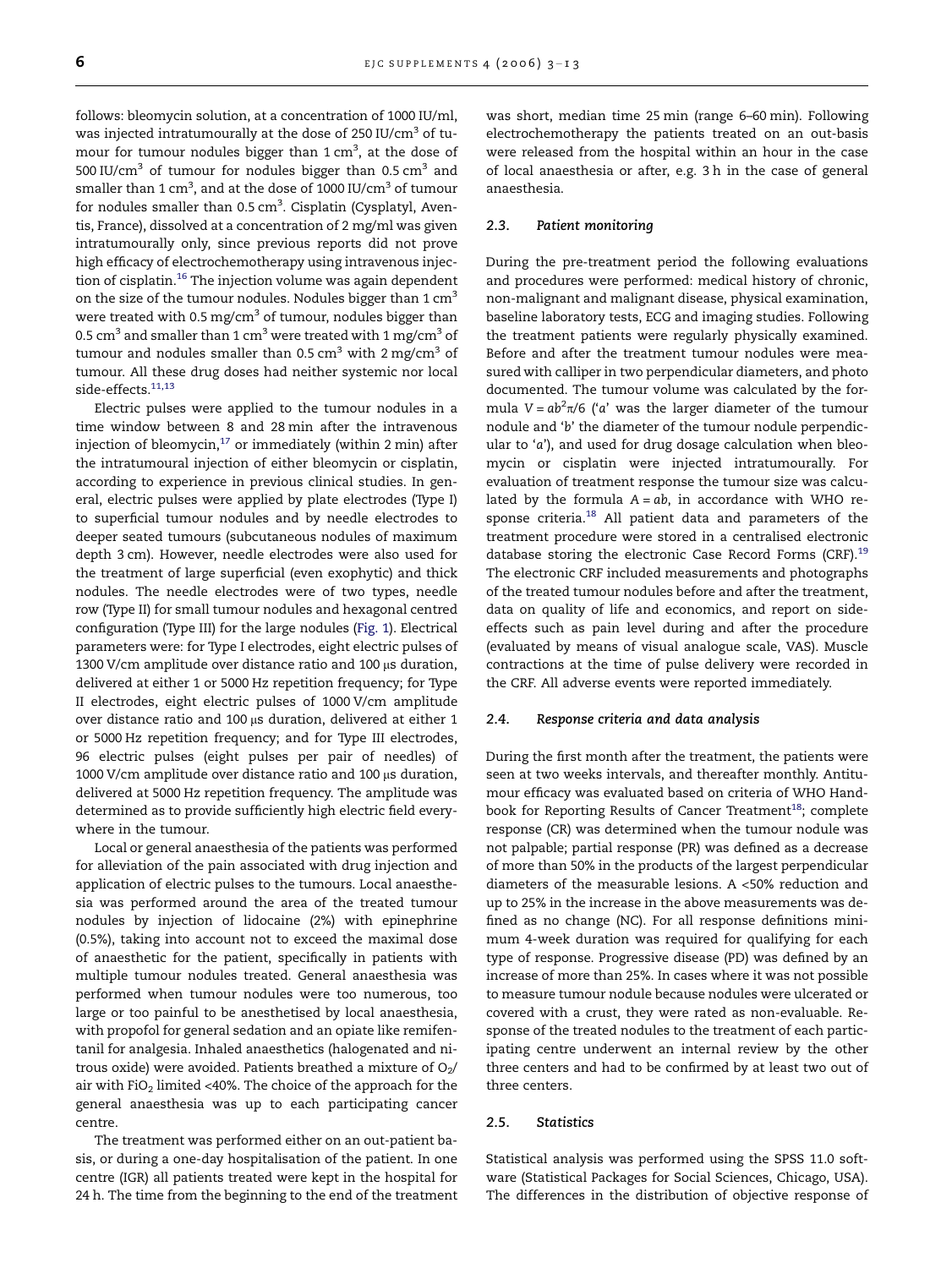the nodules in the different analyzed groups were tested by contingency tables and Chi square test. Local tumour control was estimated as a function of time by the Kaplan–Meier product limit method, and the difference between curves was analyzed using log-rank test. Data from patients which were lost to follow up were used as censored data. Statistical significance was tested at the 5% level.

# 3. Results

#### 3.1. Patient population

Characteristics of the 61 patients treated at the four cancer centers from 31 March 2003 to 20 April 2005 are detailed in Table 1. 61 patients were evaluable for treatment toxicity, and 41 completed clinical response evaluation at day 60 or more, with 171 tumour nodules. For evaluation purposes the metastatic tumour nodules were segregated into malignant melanoma tumour nodules (98 tumour nodules, 57%) and nonmelanoma (i.e. carcinoma and sarcoma) tumour nodules (73 tumour nodules, 43%). The median observation time of the treated nodules was 133 days with a range from 60 to 380 days (Table 1).

| Table 1 - Patient's and tumour nodule characteristics |                        |                        |                                             |                                     |
|-------------------------------------------------------|------------------------|------------------------|---------------------------------------------|-------------------------------------|
| Characteristics                                       | All patients           |                        | Patients evaluable for<br>clinical response |                                     |
|                                                       | Patients<br>$(N = 61)$ | Nodules<br>$(N = 290)$ | Patients<br>$(N = 41)$                      | Nodules <sup>a</sup><br>$(N = 171)$ |
| Age, years                                            |                        |                        |                                             |                                     |
| Range                                                 | $22 - 91$              |                        | $37 - 91$                                   |                                     |
| Median                                                | 66                     |                        | 66                                          |                                     |
| Sex                                                   |                        |                        |                                             |                                     |
| Male                                                  | 20                     |                        | 11                                          |                                     |
| Female                                                | 41                     |                        | 30                                          |                                     |
| Years from diagnosis                                  |                        |                        |                                             |                                     |
| Range                                                 | $0 - 27$               |                        | $0 - 27$                                    |                                     |
| Median                                                | 4.0                    |                        | 5.0                                         |                                     |
| Patients treated at:                                  |                        |                        |                                             |                                     |
| <b>IGR</b>                                            | 16                     | 92                     | 11                                          | 52                                  |
| ΟI                                                    | 24                     | 85                     | 16                                          | 64                                  |
| CCRC                                                  | 13                     | 69                     | 10                                          | 37                                  |
| HH.                                                   | 8                      | 44                     | 4                                           | 18                                  |
| Cancer type                                           |                        |                        |                                             |                                     |
| Malignant                                             | 32                     | 190                    | 20                                          | 98                                  |
| melanoma                                              |                        |                        |                                             |                                     |
| Carcinoma                                             | 27                     | 91                     | 19                                          | 64                                  |
| Sarcoma                                               | $\overline{2}$         | 9                      | $\overline{2}$                              | 9                                   |
| Location of metastasis                                |                        |                        |                                             |                                     |
| Head and neck                                         | 9                      | 23                     | 5                                           | 13                                  |
| Trunk                                                 | 27                     | 130                    | 19                                          | 81                                  |
| Limbs                                                 | 25                     | 137                    | 17                                          | 77                                  |
| Performance status                                    |                        |                        |                                             |                                     |
| 0                                                     | 35                     |                        | 24                                          |                                     |
| $\mathbf{1}$                                          | 14                     |                        | 11                                          |                                     |
| $\overline{2}$                                        | 12                     |                        | 6                                           |                                     |
| a 85 of them in pre-irradiated areas.                 |                        |                        |                                             |                                     |

#### 4. Treatment response

## 4.1. Overall treatment response

Overall treatment results on 41 patients that completed evaluation of the response demonstrated good antitumour effectiveness. After electrochemotherapy treatment, a response was achieved in 145 of the treated nodules (84.8%) at the end of follow up of each patient, with a few PR (11.1%), CR being the prevalent response (73.7%). Negative response was observed in low percentage of the treated nodules (15.2%), being either NC (10.5%) or PD (4.7%) (Fig. 2).

The ESOPE protocol was designed in a way to evaluate treatment response for more than 60 days after the treatment. Due to this limitation some patients (13 patients with 67 nodules) were excluded from the study because of a follow up shorter than 60 days. Antitumour effects of the electrochemotherapy were evident in 11 of these nodules (5CR and 6PR), 26 could not be evaluated (NA) because of formation of a crust over the treated nodules and 30 did not respond (16NC and 14PD) within the short follow up. If these patients would also be included in the evaluation of the overall treatment response, including the NA as a negative treatment response, then OR rate would still be 65.5%.

Electrochemotherapy was performed with bleomycin injected intravenously or intratumourally and with cisplatin injected intratumourally. According to the drug used, at 150 days after the treatment, local tumour control probability (CR) for electrochemotherapy was 88.2% ( $n = 86$ ) with bleomycin given intravenously, 73.1% ( $n = 41$ ) with bleomycin given intratumourally, and 75.4% ( $n = 44$ ) with cisplatin given intratumourally [\(Fig. 3\)](#page-5-0). No statistical difference was observed between the three approaches  $(p = 0.09)$ .

In addition, results of OR rate of the tumours showed no statistical difference between OR rate after systemic bleomycin administration (89.5%) and local administration of either bleomycin or cisplatin (80.0%,  $p = 0.08$ ). Furthermore, no difference in responsiveness (OR) to electrochemotherapy between bleomycin and cisplatin when injected intratumourally was observed (80.5% and 79.5%, respectively;  $p = 0.91$ ) [\(Fig. 3\)](#page-5-0).



Fig. 2 – Therapeutic efficacy of electrochemotherapy on cutaneous and subcutaneous tumour nodules of different histology.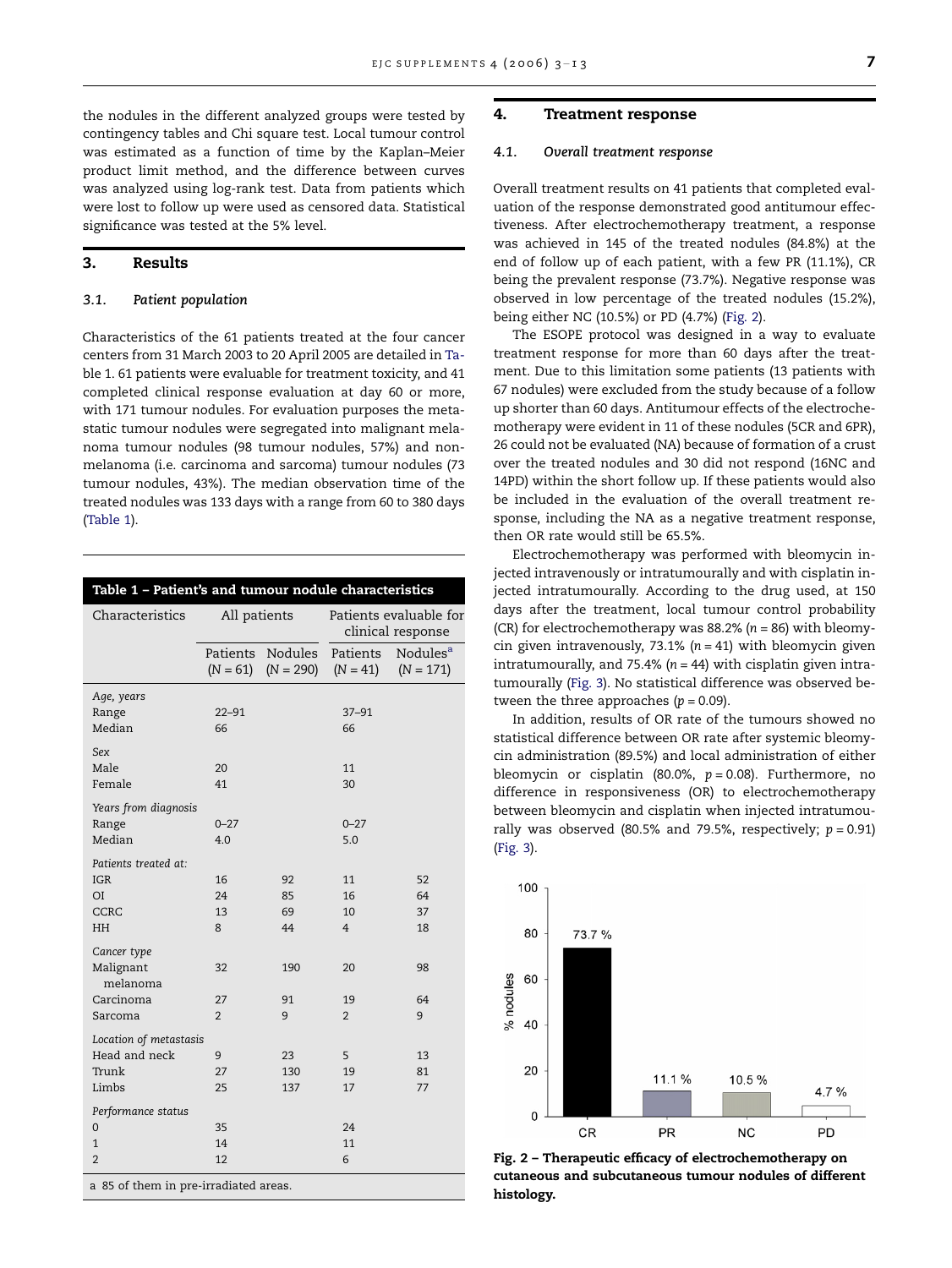<span id="page-5-0"></span>

Fig. 3 – Local tumour control curves for electrochemotherapy with bleomycin given intravenously (ECT–BLM i.v.; 86 nodules) or intratumourally (ECT–BLM i.t.; 41 nodules), and cisplatin given intratumourally (ECT–CDDP i.t.; 44 nodules). Local tumour control rate was estimated using the Kaplan– Meier product limit method, and the difference between the curves was analyzed by means of a log-rank test.

## 4.2. Treatment response according to the tumour type

In the study, malignant melanoma nodules  $(n = 98)$  and nonmelanoma tumour nodules ( $n = 73$ ) were treated. Among the latter there were breast cancer ( $n = 58$ ), colon cancer ( $n = 1$ ), squamous cell carcinoma of the skin ( $n = 3$ ), squamous cell carcinoma of cervix ( $n = 2$ ) and Kaposi and leiomyosarcoma ( $n = 9$ ) tumour nodules (Figs. 4–6). Although not significant ( $p = 0.07$ )

there was a trend toward higher antitumour activity in nonmelanoma nodules (OR 90.4% versus 80.6%) supported also by a higher CR rate (83.6% versus 66.3%,  $p = 0.018$ ) (Figs. 4–6).

# 4.3. Treatment response according to the tumour size and location

Electrochemotherapy treated tumour nodules, regardless of the drug and route of administration used, were segregated into three categories according to their size (small <0.1  $cm<sup>3</sup>$ , medium  $>0.1$  and < $0.5$  cm<sup>3</sup>, and large  $>0.5$  cm<sup>3</sup>) in order to evaluate whether the size of the treated nodules affects treatment outcome. No statistical difference between the treatment responses to electrochemotherapy according to the tumour size was found ( $p = 0.59$ ). OR rate was 81.0% on small tumour nodules, 87.7% on medium, and 85.7% on large tumour nodules, indicating that OR rate is independent of the size of the treated nodules. However, when considering the administration route, a statistically significant difference was found between systemic and local drug administration, namely systemic injection of bleomycin (32 nodules, 93.8% OR) resulted in better antitumour effectiveness than the local injection of cisplatin or bleomycin (24 nodules, 75% OR) if the nodules where bigger than 0.5 cm<sup>3</sup> ( $p = 0.047$ ).

Tumour nodules were located on different parts of patient's body: head and neck region, trunk or limbs. Electrochemotherapy was the most effective in tumour nodules located on the trunk (OR = 92.6%) while on limbs OR rate was 79.2% and in head and neck region 69.2%. The difference in OR rate according to the tumour nodules' location was statistically significant ( $p = 0.01$ ). Moreover, on the limb nodules, a significant ( $p = 0.006$ ) difference was found in favour of electrochemotherapy efficacy after systemic versus local drug injection.

It has to be stressed that 49.7% of the treated nodules were in previously irradiated areas: the OR rate of these nodules



Fig. 4 – Response of multiple cutaneous in transit metastases of malignant melanoma. Tumour nodules were treated by electrochemotherapy with intratumoural drug injection of cisplatin in local anaesthesia. Electric pulses were applied using plate electrodes. Two weeks after the treatment the scab over the treatment area was visible, which thereafter fell off, displaying good antitumor effect with minimal scaring of the treated area.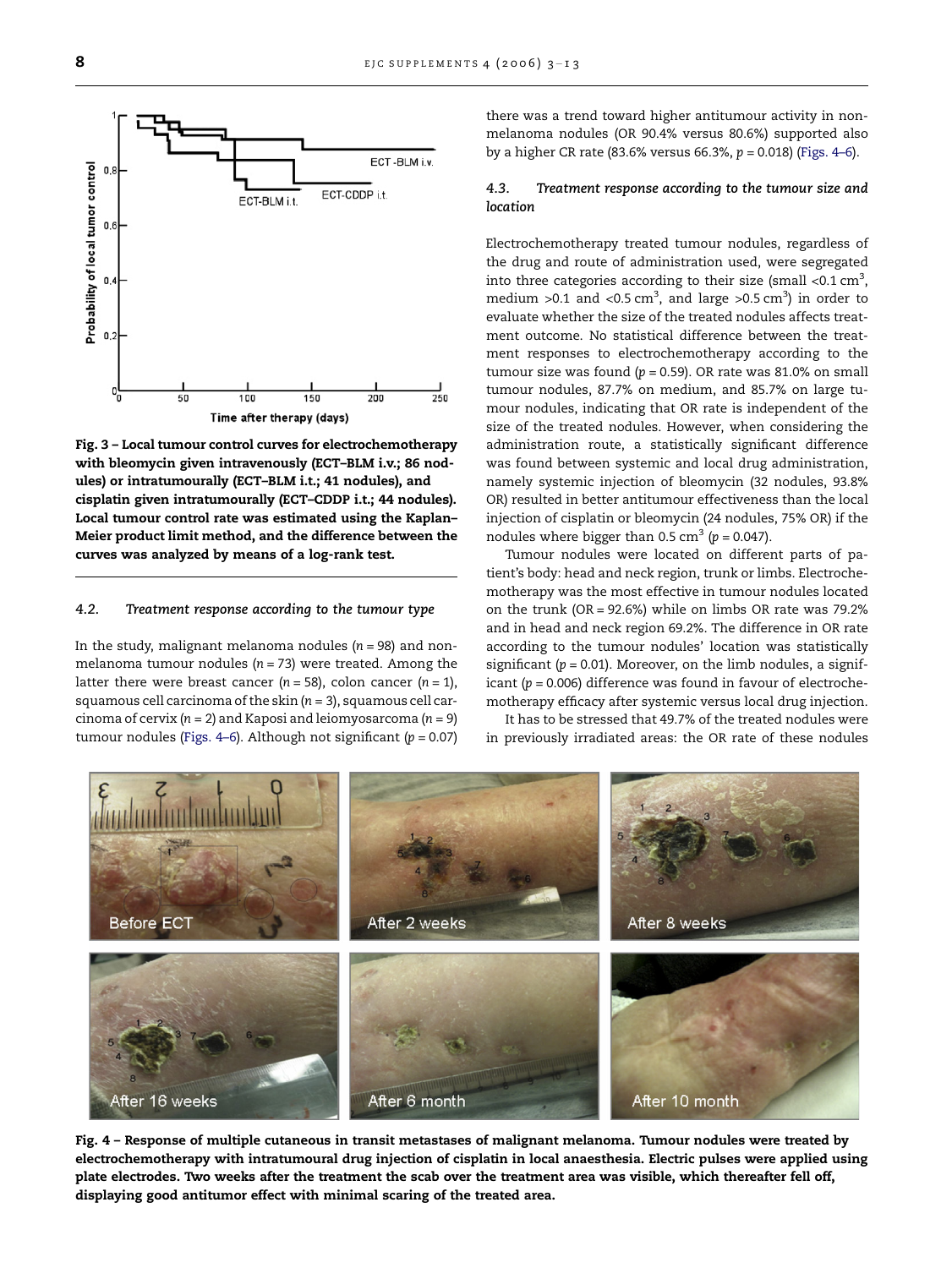

Fig. 5 – Electrochemotherapy of a local recurrence of squamous cell carcinoma. The upper images display a local recurrence of squamous cell carcinoma of the lower lip, the primary was treated with surgical excision and flap reconstruction. The recurrence was resistant to systemic chemotherapy and local radiotherapy. The patient underwent two treatments with electrochemotherapy, 6 months apart. The lower left image was taken 1 month after the initial treatment and the lower right image 1 month post the second. There is no evidence of tumour present in the remaining chronic ulcer.



Fig. 6 – Course of treatment for patient with malignant melanoma metastases, treated with intravenous bleomycin and type III (hexagonal) electrodes under general anaesthesia. One of eight treated metastases is shown. Before treatment the metastasis was ulcerated and caused haemorrhage, pain and discomfort. One month after treatment the lesion was covered by a crust. Around the crust, needle marks in normal tissue are visible, because the tumour was covered including a margin of normal tissue. Whereas the tumour area became necrotic, the normal tissue was very little affected, indicating a therapeutic window. Six months after treatment the treated nodule was in CR. The crust fell off after 10 weeks, revealing normal skin that had healed underneath the nodule (from Gehl, Ugeskrift for Laeger, 2005, with permission).

(OR = 88.2%) was the same as the OR rate of the nodules that were not in previously irradiated areas (OR = 81.4%).

# 4.4. Treatment response per patient

In order to evaluate treatment effectiveness in individual patients, the percentage of patients with all treated nodules in OR rate was calculated. We also calculated the number of patients with at least 75% and with at least 50% of nodules in OR. One third of the patients (34%) had single nodules,

whereas the rest had two to more than five tumour nodules. Regardless whether they had treatment of single or multiple nodules, all considered nodules were in OR in 26 patients (63.4%), in three other patients 75% of nodules were in OR, and in another two patients 50% of nodules were in OR.

#### 4.5. Treatment response according to the cancer centre

Overall treatment response rate to electrochemotherapy was evaluated with respect to centers where recruitment and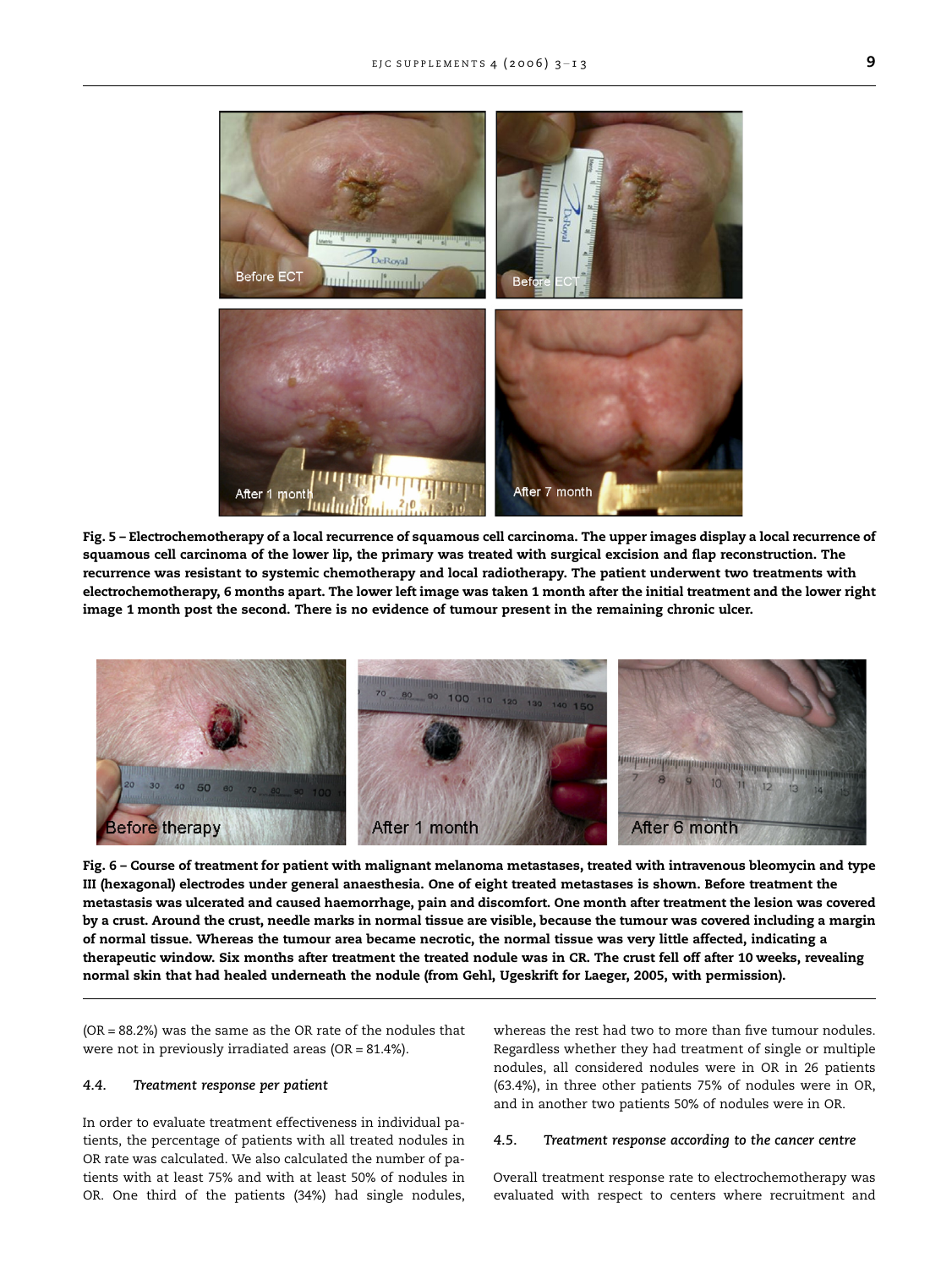treatment was performed. No statistical difference in response to treatment was observed between the four cancer centers ( $p = 0.09$ ). The lowest OR rate observed was 77.8% and the highest 94.2%, indicating that in all centers the treatment was performed with similar positive treatment outcome.

# 4.6. Tumour response according to the type of electrodes and electrical parameters used for treatment

Electrochemotherapy was performed with three types of electrodes; type I plate electrodes for superficial tumour nodules and type II and III needle electrodes for deeper seated tumour nodules. Statistical analysis of the treatment response according to the type of electrodes used for treatment did not show differences in responsiveness of tumour nodules to electrochemotherapy ( $p = 0.18$ ). OR rate was 88.2% with plate electrodes, 72.0% with needle electrodes type II and 88.6% with hexagonal needle electrodes type III. The electric pulses generator Cliniporator<sup>™</sup> has two options: electric pulses can be delivered at a repetition frequency of either 1 or 5000 Hz. Evaluating the treatment response from all three types of electrodes together, the 5000 Hz repetition frequency of the applied electric pulses resulted in statistically significantly better  $(p = 0.05)$  antitumour effect than the 1 Hz repetition frequency (87.2% and 73.3% of OR, respectively). Since the hexagonal type III needle electrodes can be used only with the 5000 Hz electric pulse frequency, while type I and type II electrodes operate with both frequencies, further analysis was made to compare the treatment effectiveness of type I and type II electrodes only, using either 1 or 5000 Hz. Even though almost the same difference was found (85.4% of OR at 5000 Hz versus 73.3% of OR at 1 Hz), the difference was not statistically significant  $(p = 0.11)$ , because 126 nodules were treated using electrodes of type I or II.

Analysis of electric current delivered to the tumours during application of electric pulses demonstrated that significantly  $(p = 0.01)$  higher OR rate (100%) was achieved for hexagonal needle electrodes (type III) when electric current exceeded the value of 1.5 A, compared to 73.3% OR rate with currents below 1.5 A. With plate electrodes the current never fell below 2 A and no association between current level and nodule response was observed.

#### 4.7. Toxicity evaluation

The analysis of toxicity was performed on 61 patients that were eligible according to the inclusion criteria and were included and treated in the study.

Due to the low dosages of the chemotherapeutics used, limited side-effects related to bleomycin or cisplatin treatment were recorded during the study.

Local or general anaesthesia was used for alleviation of the symptoms associated with application of the electric pulses. In the first few patients (7 pts, 12% cases), EMLA cream (lidocaine 2.5% and prilocaine 2.5%, AstraZeneca) was used for local anaesthesia, but was shown not to be fully efficacious and was not used thereafter. In the rest of the patients local anaesthesia (30 pts, 49% cases) by injection of lidocaine with

epinephrine and general anaesthesia (24 pts, 39% cases) were used.

Pain level was evaluated by visual analogue scale (VAS), where 0 was no pain and 100 mm the worst imaginable pain. In patients treated under local anaesthesia patient's pain level was evaluated immediately after the treatment and 2 days later. After general anaesthesia, patient's pain level was evaluated only 2 days after the treatment. In patients with local anaesthesia median level of pain was 35 (range 0–100) immediately after the treatment. After 2 days there was very little pain left, and VAS dropped to a median level of 20 (range 0–70) in patients who had local anaesthesia and to a median level of 10 (range 0–45) in patients who had general anaesthesia, indicating that patients treated with general anaesthesia reported significantly lower VAS than the patients treated in local anaesthesia ( $p = 0.05$ ). The pain was limited predominantly to the treated tumour and surrounding tissue. According to these data the control of the pain level during the electrochemotherapy was good and acceptable for the patients.

Muscle contractions associated with application of electric pulses were evaluated by the treating physician on four levels and in more than 78% of patients ( $n = 48$ ) no or low level muscle contractions were observed. The least muscle contraction was observed when hexagonal centred electrodes (Type III) were used and the strongest muscle contractions were observed with plate electrodes (Type I).

Probably the best indicator that electrochemotherapy is not too stressful or painful procedure is that among the interviewed patients the majority (57 pts, 93%) of them, would be willing to accept the treatment next time if it would be indicated.

In the study five serious adverse events, in four patients, were declared, but none was found not to be associated with the electrochemotherapy. Three of the adverse events were the death of the patient because of pulmonary metastases or disease progression unrelated to the electrochemotherapy. The two other serious adverse events, hypoxia and thoracic pain, on the same patient, spontaneously disappeared in one hour and were unrelated to the treatment.

# 5. Discussion

The ESOPE study demonstrates that electrochemotherapy is an easy, highly effective and safe treatment approach for cutaneous and subcutaneous tumour nodules of various malignancies. It confirmed efficacy of electrochemotherapy using bleomycin or cisplatin, in a multicenter non-randomised trial based on procedures prepared by European leading cancer centres in electrochemotherapy. Electrochemotherapy can provide immediate clinical benefit in patients with advanced cutaneous and subcutaneous metastases.

Until now clinical studies on electrochemotherapy were conducted according to the protocols of individual groups. A lack of homogeneity was apparent between those protocols predominantly in the use of electric pulse generators and electrodes, in the methods for pain control, and in drug dosage and route of drug administration. The harmonisation of the procedures for electrochemotherapy enabled homogenous data analysis in this study.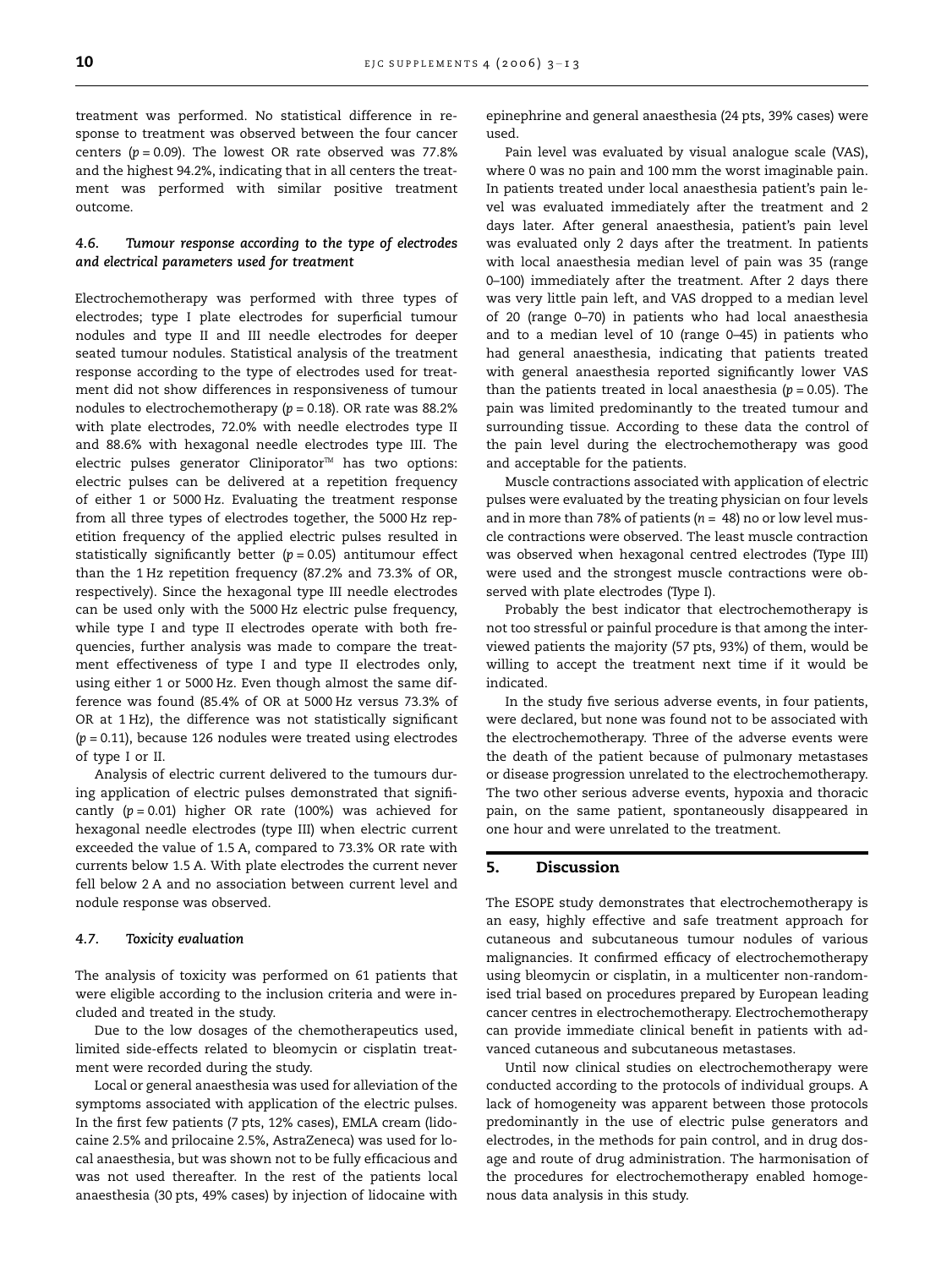Several clinical studies on electrochemotherapy were published, demonstrating efficacy of electrochemotherapy in local tumour control of various malignancies. The treatment response of previous studies is comparable to the overall treatment response of this study. OR rate in previously published studies was 85% for bleomycin and 77% for cisplatin (reported in this issue by G. Sersa), which is the same level of local tumour control as in this study, where we obtained an overall OR rate 85%. Specifically, OR rate of electrochemotherapy with systemically administered bleomycin was 89.5% whereas by electrochemotherapy with local cisplatin or bleomycin administration 80% OR rate was obtained. No difference in OR rate between electrochemotherapy with cisplatin or bleomycin local administration was observed. The effectiveness of electrochemotherapy in local tumour control is still very good (65.5%), when, because of short follow-up of some patients, the non-evaluable nodules with crusts are taken into account as being negative treatment outcome.

There was no difference in the success rate among the four different oncological centres participating in the study; demonstrating that knowledge and practice of the treatment can be gained in short time considered that the CCRC centre that had no previous experience with electrochemotherapy.

The patients, with progressive and metastatic disease involving cutaneous and subcutaneous sites were treated by electrochemotherapy in palliative intent. The vast majority of the patients had previously received all available standard treatments, and were only thereafter included into this study. Effective local tumour control was achieved also in areas heavily pre-treated either by surgery or radiotherapy. For example in this study 85 tumour nodules out of 171 nodules (49.7%) were in previously irradiated areas. Indeed, local recurrence in previously irradiated skin is considerable challenge in the management of, e.g. melanoma, head- and neck cancer and breast cancer. Electrochemotherapy was very effective and is a valuable supplement to the treatment options available to these patients.

Furthermore, it can be also emphasised that electrochemotherapy is very acceptable for elderly patients, where surgery is contraindicated. In our study 16 pts over 75 years, comprising 39% of all treated patients, were treated with significant benefit to them, without side-effects.

Electrochemotherapy has been reported to be effective on all histological types of tumours.<sup>10,11</sup> In this study melanoma and non-melanoma tumours were equally responsive to electrochemotherapy ( $p = 0.07$ ). Its efficacy is based on its physico-chemical approach: (a) drug delivery system by electric pulse application, useful in the electropermeabilisation of all kind of cells, and (b) use of drugs that have low or no membrane permeability, that are highly cytotoxic once in the cell and that exert their cytotoxic effects through a direct interaction with the cell's DNA. In fact, when therapy is conducted properly, having sufficient amount of the drug within the tumour, and having electroporated the whole tumour mass, electrochemotherapy is effective independently of histological types of tumours. Furthermore, it was demonstrated that in the majority of patients (75.6%) at least 50% of the treated nodules were in OR, and 63.4% of the patients treated by electrochemotherapy achieved meaningful local tumour control of all treated nodules.

In this study, electrochemotherapy with bleomycin given systemically or locally and electrochemotherapy with cisplatin given locally were compared. The cumulative results clearly demonstrated that all three treatment approaches were effective, resulting in 88.2%, 73.1% and 75.4% tumour control probability (CR), respectively, without statistically significant difference in their antitumour effectiveness. Electrochemotherapy with bleomycin given intravenously shows the tendency to be the most effective with higher CR rate over local administration of either bleomycin or cisplatin. Specifically, for the tumour nodules smaller than  $0.5 \text{ cm}^3$  electrochemotherapy with bleomycin given systemically or locally were equally effective. Furthermore, in these small tumours, electrochemotherapy with bleomycin given intratumorally was equally effective compared to previously published data on electrochemotherapy with intratumoural administration of bleomycin, although the doses of bleomycin used in this study were lower compared to previously published data.<sup>20</sup> For larger tumours (more than 0.5  $\rm cm^3$ ) electrochemotherapy with bleomycin given intratumourally was less effective than electrochemotherapy with bleomycin given intravenously as well as than electrochemotherapy with bleomycin given int-ratumourally reported in other studies.<sup>[20](#page-10-0)</sup> This could be explained by the lower dose of bleomycin per  $cm<sup>3</sup>$  of tumour. Nevertheless in the Authors' opinion the higher efficacy of electrochemotherapy with intravenous injection of bleomycin for large tumours could be explained by the more uniform distribution of the drug inside the tumour. Moreover, the intravenous route is technically more convenient for the treatment of multiple tumour nodules. Intravenous drug injection is recommended also in tumour nodules with hard consistency where intratumoural drug injection would be difficult and in large nodule treatment where it was significantly more efficient. Whereas intratumoural drug injection, either of bleomycin or cisplatin would be more convenient for less perfused tumour nodules, predominantly in heavily pre-treated areas, like skin flaps and pre-irradiated areas. Equal tumour responsiveness to electrochemotherapy was found either with bleomycin or cisplatin both given intratumourally. The choice of the drug and its route of administration should be based on the tumour size, and the number of tumour nodules to be treated and is described in details in the SOP (reported in this issue by L.M. Mir et al.).

The advantage of electrochemotherapy is also that it is easy and quick to perform (median time of treatment  $\sim$ 25 min). It has to be emphasised that the good antitumour effects reported in this study were obtained with only a single treatment. The treated tumour nodules are well controlled, and after complete regression of the treated nodules good cosmetic effect is obtained. After the treatment, no specific dressing of the treated area is needed, and the first regular check up of the treatment is required one or two months after the treatment. However, if the tumours recur after the treatment, re-treatment is possible with equal treatment effective-ness, as reported in previous studies.<sup>[12,13](#page-10-0)</sup> For example, re-treatment can be needed if during the first treatment the electric field was not covering the whole tumour or if the tumour was large or too thick.

Electric pulses for electroporation of the tissue are delivered by different sets of electrodes. In this study plate and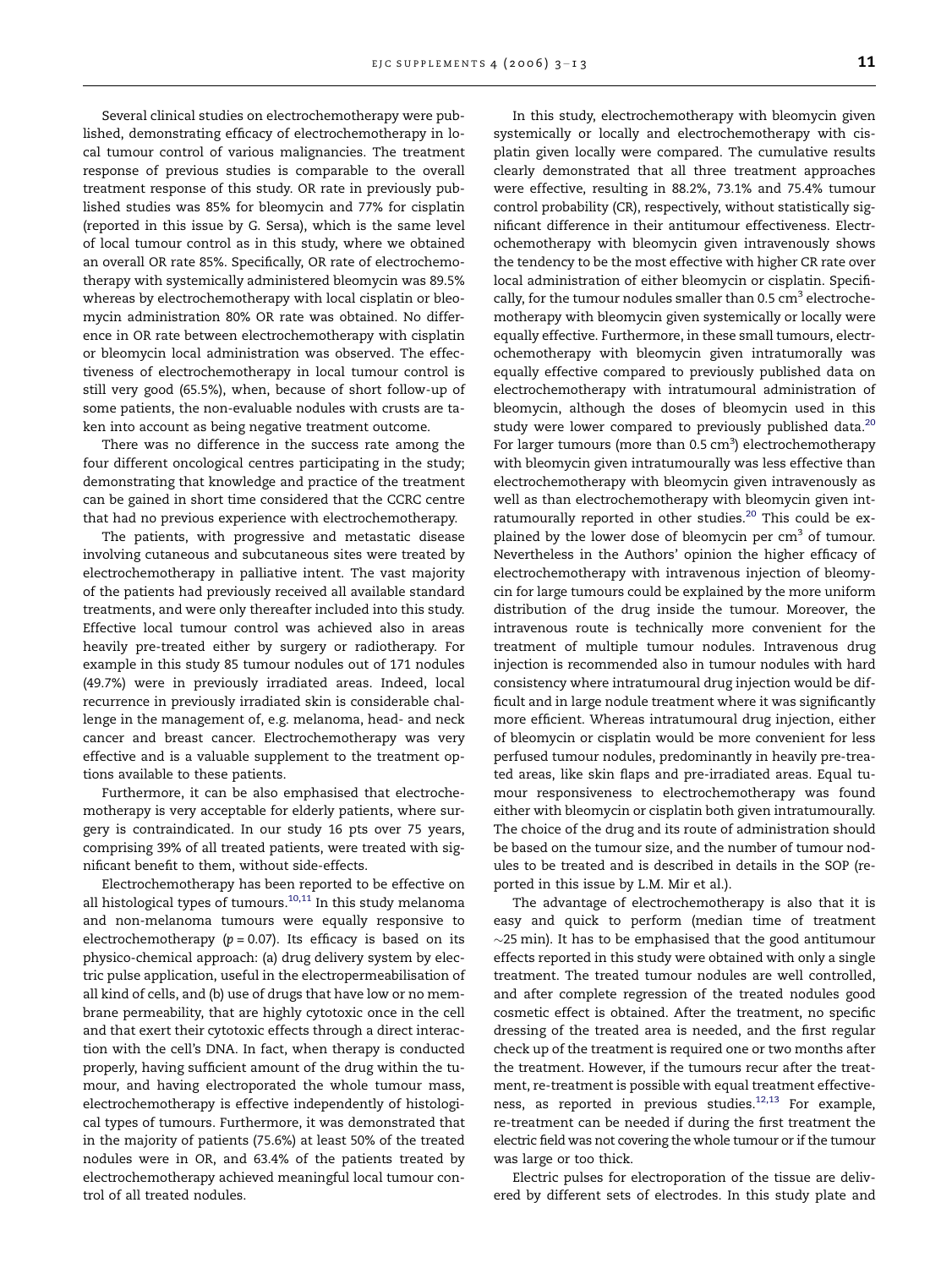needle electrodes were used. Plate electrodes (type I) $^{17}$  and row needle (type II) $^{21}$  electrodes were already used in other studies while hexagonal centred electrodes (type III) $^{22}$  were used here for the first time in humans. The plate and row needle electrodes were limited to the treatment of superficial and small tumour nodules (<2 cm diameter), whereas hexagonal centred electrodes allowed to treat the bigger (2–3 cm diameter), thicker and deeper seated tumour nodules. No difference was obtained in OR rate of the treated tumour nodules with respect to the electrodes used. The data were analyzed according to the size of the tumour nodule treated, and demonstrate that there is no difference in treatment response according to the size of the tumour nodule. The only difference was that in tumours bigger than  $0.5 \text{ cm}^3$  systemic bleomycin administration was more efficient than local drug administration, probably because of better diffusion of the drug in the tumour.

Electric pulses were generated by electric pulse generator Cliniporator $M$  with on line recording and storage of the electric pulses parameters delivered to the tumour. The analysis of the electrical parameters demonstrated that for efficient electroporation of tumour nodules electric current that has to be delivered by hexagonal electrodes has to exceed 1.5 A. In the case that the current was below this level, the treatment was less effective. Since the amplitude of the current mostly depends on the depth of needle electrodes inserted into the tissue, this observation suggests that the loss of efficacy could be due to a too low penetration into the tissue. As the device allows immediate feed back information about the electric current that was delivered to the treated area, repositioning or deeper insertion of the electrodes can be done and re-treatment with the same or other type of electrodes can be performed if measured current is too low. This information should result in more effective treatment and likely in higher OR rate.

For the first time electric pulse delivery at 5000 Hz was used in this study. We demonstrate that 1 and 5000 Hz frequencies have equal antitumour effect in electrochemotherapy and that there is no difference in the level of pain. Using a high frequency pulse delivery has several advantages. Since each treatment consists of a sequence of 8 electric pulses, and each electric pulse induces muscle contraction, increase in frequency of electric pulses reduces eight muscle contractions to one. $23,24$  The use of 5000 Hz frequency has also the advantages in shortening the treatment time, especially in the treatment of multiple nodules, and in the case of the type I electrodes, in preventing electrode displacement during the treatment. Indeed, since muscle contraction occurs after the delivery of the electric pulses, consecutive muscle contractions that occur at 1 Hz frequency can influence type I electrode positioning. Finally, hexagonal electrodes operate only at 5000 Hz, so that the treatment of large tumour area is completed in less than 1 s, instead of 1 min 35 s that would be necessary at 1 Hz.

One of the goals of the study was to define the procedure to control the pain that the patient experiences during pulse delivery. Three different procedures have been tested. The use of EMLA cream proved to be insufficient and was abandoned after a few patients. Local anaesthesia by injection of lidocaine with epinephrine was effective; however care is needed that the whole area surrounding the tumour is well injected. General anaesthesia is to be preferred when very large or multiple nodules need to be treated. All types of electrodes can be used with either local or general anaesthesia. All treated patients were asked whether they would accept treatment with electrochemotherapy again, if needed. The vast majority of the patients (93%) were willing to accept the treatment again if it would be offered, which clearly indicates that electrochemotherapy is well tolerated and acceptable by the treated patients.

Local tumour growth of single or multiple nodules of progressive diseases is currently approached by local tumour surgery, isolated limb perfusion, isolated limb infu-sion or irradiation.<sup>[25–27](#page-10-0)</sup> We used electrochemotherapy after failure of those local treatments. Taking into consideration the high CR rate (73.7%) after single electrochemotherapy session, its safety and relative simplicity of application, one might consider it to be a valid and valuable option in the treatment of metastatic cutaneous and subcutaneous nodules. Advantages of electrochemotherapy over isolated limb perfusion and over isolated limb infusion are its relative simplicity, the short duration of the treatment, the contained cost and the immediate return to daily life by the patients. Furthermore electrochemotherapy can be repeated on regrowing tumour nodules or newly emerging tumour nodules, with equal antitumor effectiveness in each treatment session. $12,13$  On the other hand isolated limb perfusion can also treat clinically undetectable disease.<sup>25,26</sup>

Finally, several studies suggest other indications where electrochemotherapy can be used as a first line treatment, such as organ sparing effect of electrochemotherapy in the treatment of non-operable primary<sup>[28](#page-10-0)</sup> or recurrent melanoma,<sup>[29](#page-10-0)</sup> for alleviation of pain or reduction of tumour bleeding,<sup>[30](#page-10-0)</sup> as well as a neoadjuvant treatment before conventional treatment.[28](#page-10-0) Based on these treatment indications electrochemotherapy brings clinical benefit in various subsets of patients with advanced cancer. Further developments may broaden electrochemotherapy indications to treat less advanced diseases. These developments also include the combination of electrochemotherapy with other cytotoxic or biological treatments or technical development of the electrodes used for the electric pulse application.

The cost of the treatment is acceptable and the technology required relatively inexpensive, which makes it ideal in terms of budget constraints by all health systems, and specifically for small hospitals, or developing countries. No specific skill is required, one day training at an experienced centre is sufficient to let the physician feel confident with the treatment.

Electrochemotherapy is simple, highly effective and safe. Tumour treatment is performed in single session, for localised disease, as palliative treatment of tumour nodules of various histology. Because of short duration of the treatment and lack of side-effects, it can be performed on an out-patient basis.

Finally this study lead to the validation of standard operating procedures that are the necessary prerequisite for physician training, dissemination of the technology and its use in daily clinical practice.